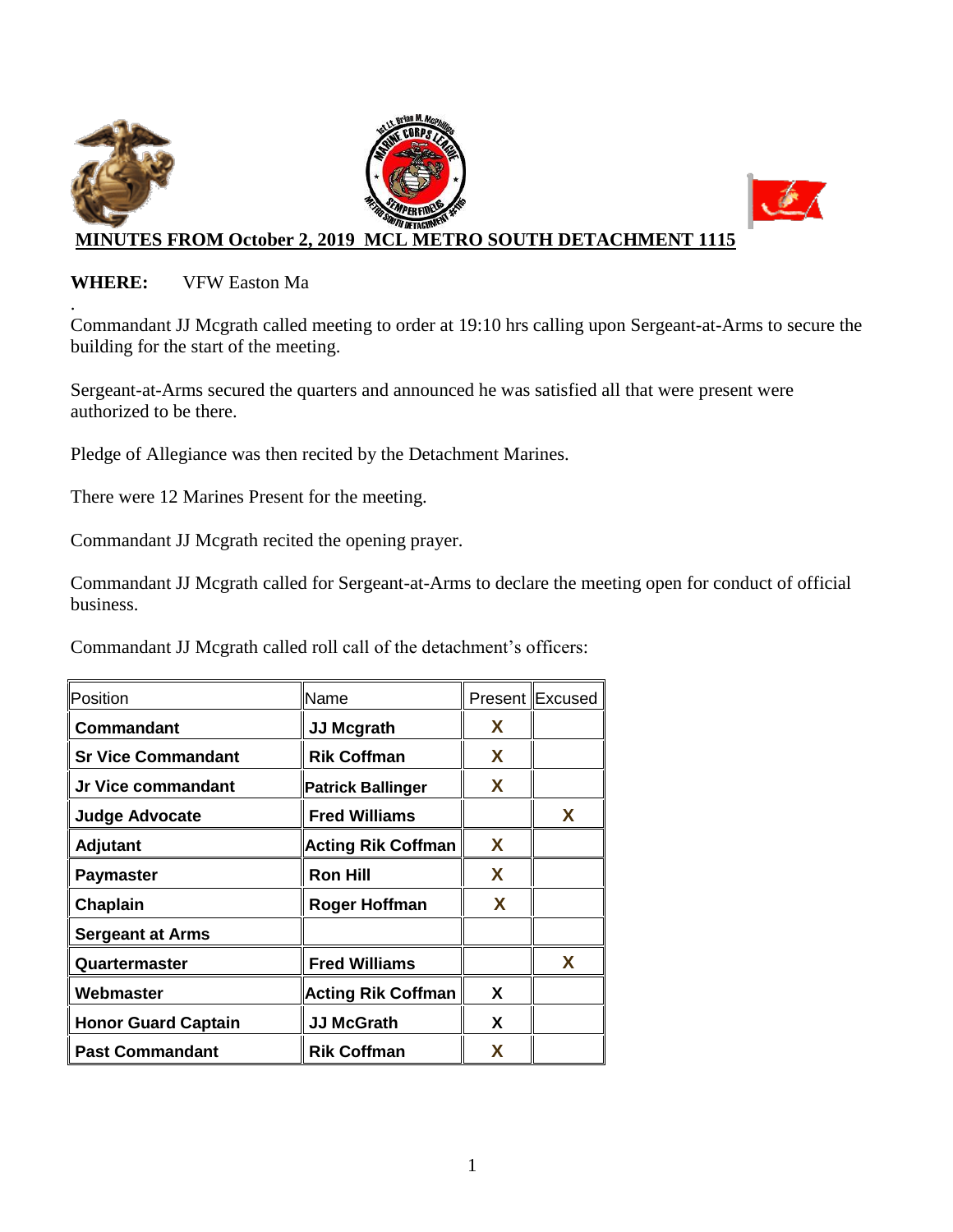# New Members

One new members – Tracy Cowell – motion to induct, seconded and passed

## Correspondence 7

• Correspondence. Chaplain letter from family

## Sickness 9

Commandant JJ Mcgrath asked for any sickness or distressed members or family members. Prayers for Bob Pearson with hispice

# Reports 6, 8, 10

- Minutes available for September accepted
- Paymaster report not available
- Chaplain mentioned rituals and honors

### **OLD BUSINESS: Standing committees 11/12:**

#### HONOR GUARD

• Report made by Roger/JJ.

#### QUARTERNASTER

 $\bullet$  NA

Birthday Ball

- silent auction
- Micailo made donation for raffle

#### **Scholarship**

 $\bullet$  NA

#### OCYM

• Nothing new to report

#### Fund Raiser

.

• More to come